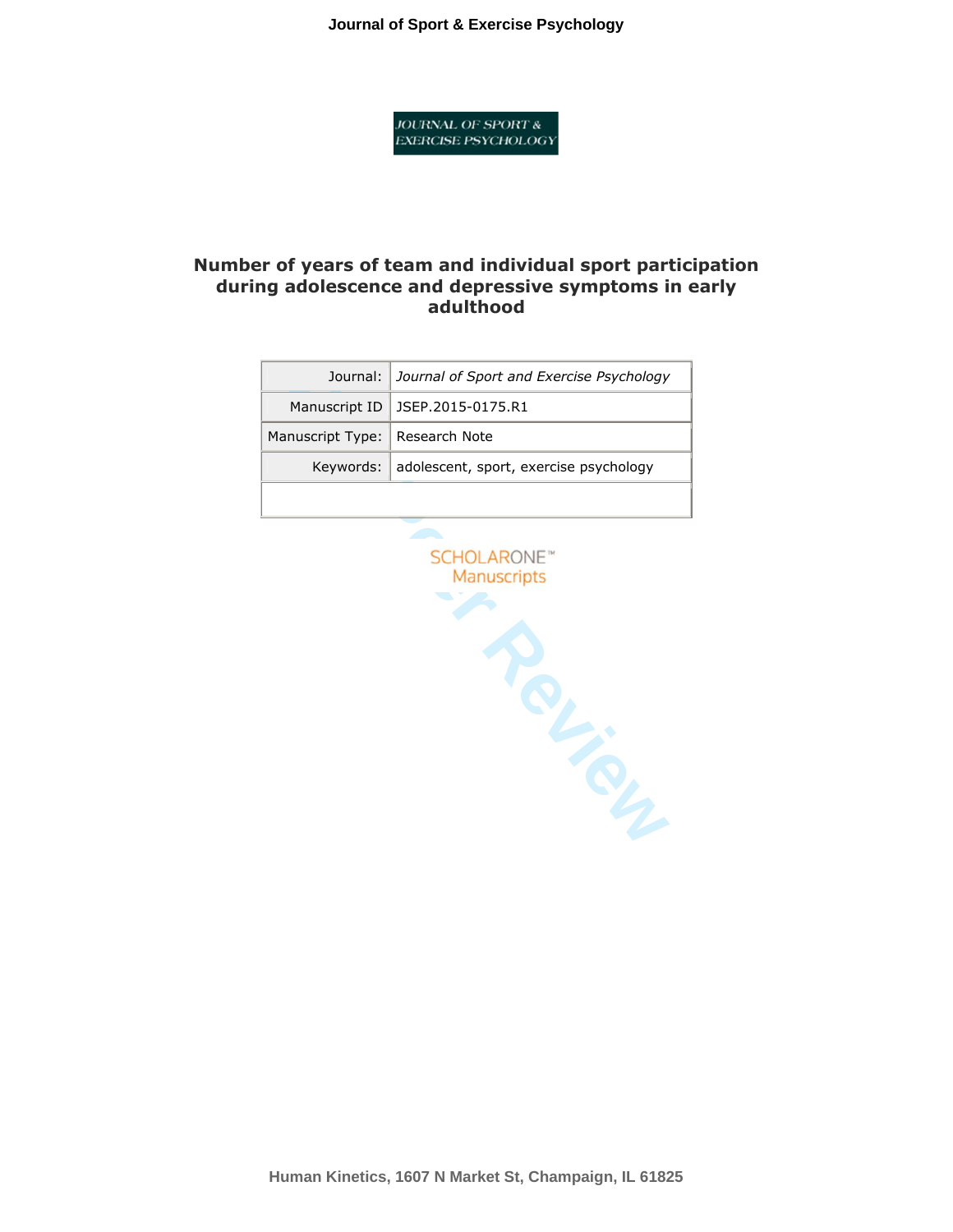Number of years of team and individual sport participation during adolescence and depressive symptoms in early adulthood

**For Perform**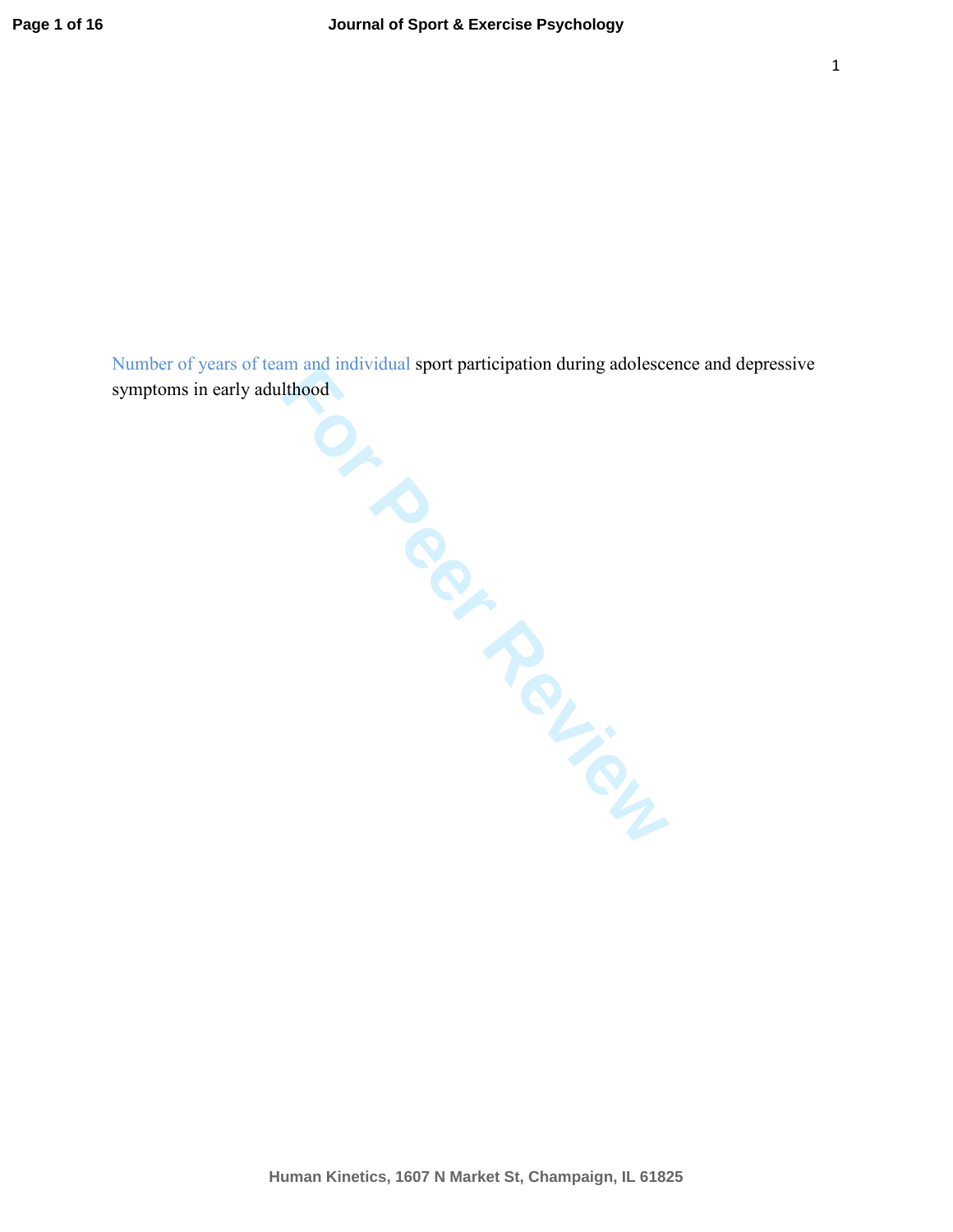#### Abstract

mptoms using the Major Depression Inventory three<br>
near regression was performed to model the associat<br>
essive symptoms while controlling for sex, age, pare<br>
mptoms. In the final model, adolescents who consist<br>
school repo The purpose of this study was to examine the longitudinal and unique association between number of years of team sport and individual sport participation during adolescence and depressive symptoms during early adulthood. Adolescents (n=844) reported team sport and individual sport participation in each year of secondary school for five years. Participants reported depressive symptoms using the Major Depression Inventory three years after secondary school. Multivariate linear regression was performed to model the associations of sport participation with depressive symptoms while controlling for sex, age, parent education, and baseline depressive symptoms. In the final model, adolescents who consistently participated in team sport during high school reported lower depression scores in early adulthood (β = -.09, *p* = .02). Number of years of individual sport participation was not statistically significantly associated with depressive symptoms in early adulthood. Based on these findings, team sport participation may protect against depressive symptoms in early adulthood. If this finding is replicated, strategies should be implemented to encourage and maintain team sport participation during adolescence. Further research is needed to understand the mechanisms that link team sport participation to lower depression.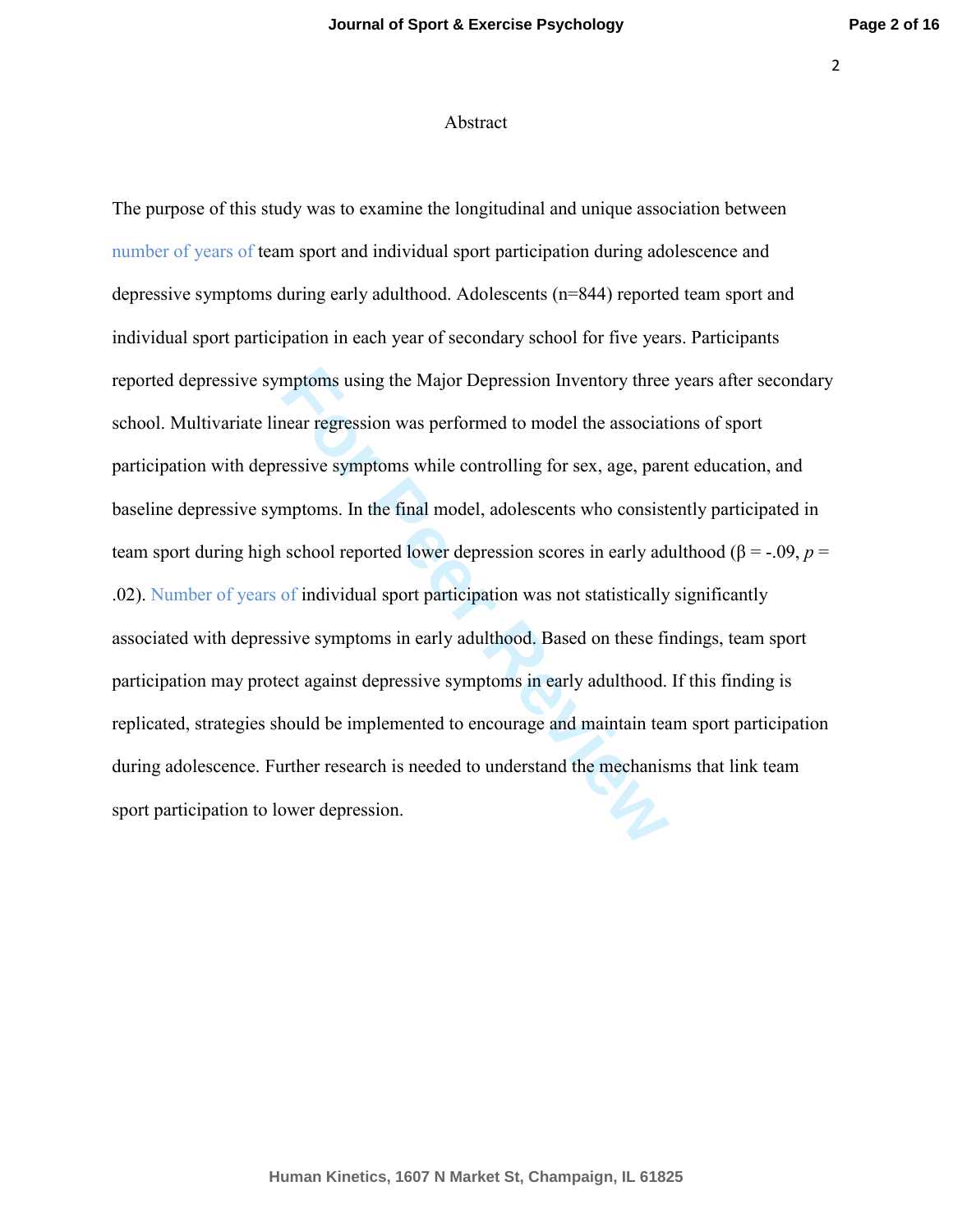Approximately 30-40% of adolescent boys and girls age 12 to 19 years report moderate to high levels of depressive symptoms (Galambos, Leadbeater, & Barker, 2004; Hankin et al., 1998), and 2 to 9% are diagnosed with Major Depressive Disorder (MDD; Costello, Foley, & Angold, 2006; Williams, O'Connor, Eder, & Whitlock, 2009; Lewinsohn, Hops, Roberts, Seeley, & Andrews, 1993). More than 50% of adolescents diagnosed with MDD will continue to experience major depression into adulthood (Lewinsohn, Rohde, Klein, & Seeley, 1999). Symptoms of depression can challenge overall health, well-being, and quality of life (Himelhoch et al., 2004; McIntyre et al., 2006; Judd, Schettler, & Akiskal, 2002; Gonzalez-Tejera et al., 2005). As such, it is important to identify and test modifiable factors that may reduce depressive symptoms in youth.

on can challenge overall health, well-being, and qual<br>
Et al., 2006; Judd, Schettler, & Akiskal, 2002; Gonza<br>
pportant to identify and test modifiable factors that n<br>
fion is associated with fewer or less severe depressiv<br> Sport participation is associated with fewer or less severe depressive symptoms in youth (Boone & Leadbeater, 2006; Gore, Farrell, & Gordon, 2001; Sanders, Field, Diego, & Kaplan, 2000; Ferron, Narring, Cauderay, & Michaud, 1999). Brunet et al. (2013) found that involvement in organized sport during adolescence, but not moderate to vigorous physical activity outside of a sport context, was associated with lower depressive symptom scores in early adulthood. One explanation offered for this finding was that physical activity in the context of organized sport may foster positive mental health by providing opportunities for social interaction and connectedness. Similarly, Jewett et al. (2014) found that participation in school sport was associated with decreased depressive symptoms and stress, and higher self-rated mental health in young adulthood. These findings also highlight the potential importance of social factors in linking sport participation and mental health during adolescence and young adulthood.

 The possible link between the social nature of sport participation and depression has not yet been explored longitudinally. It is possible that participation in *individual* sports (i.e.,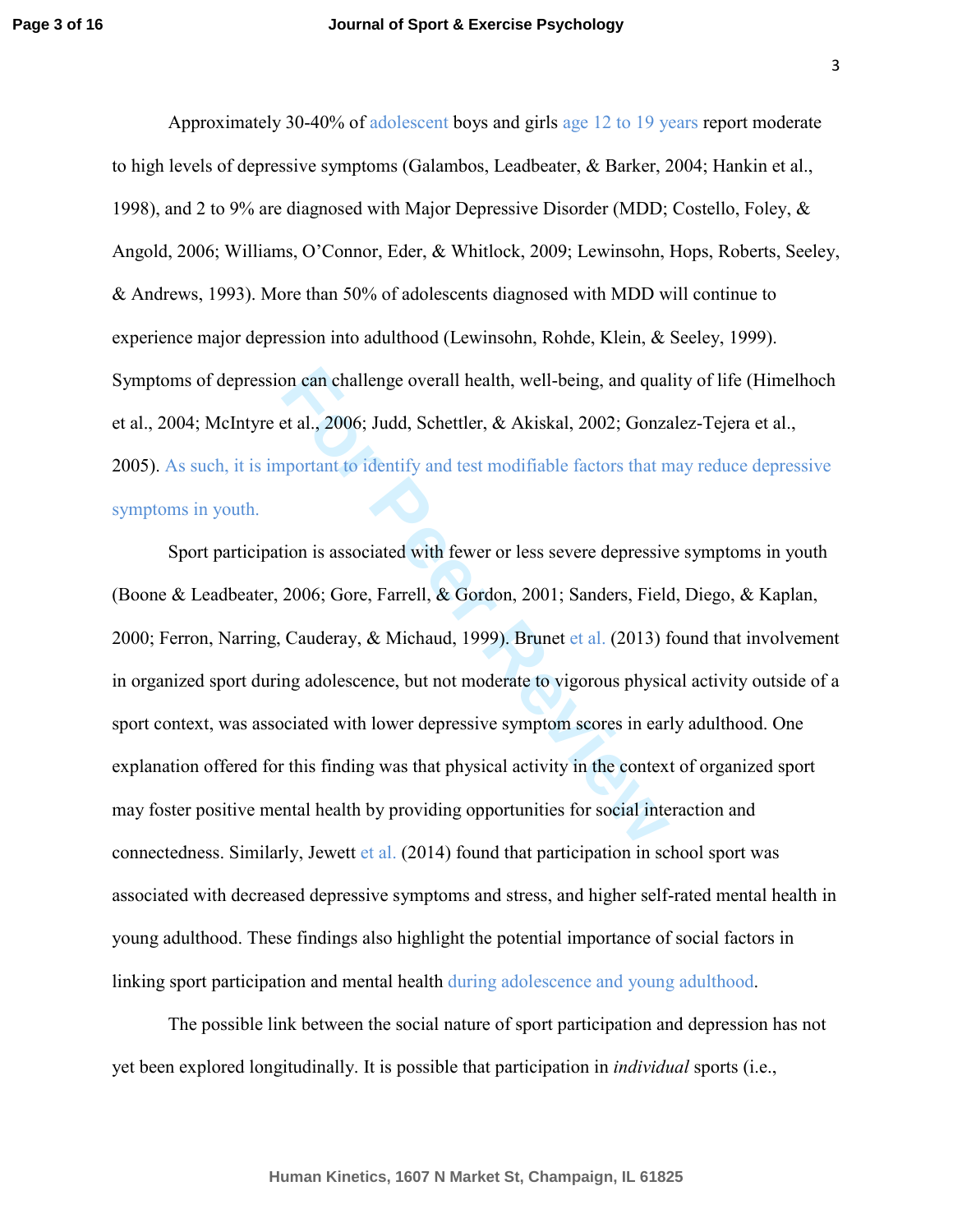ocial athlete identity that buffers against depression.<br>
and Leadbeater (2006) showed that positive team sp<br>
skill development, and which had warm positive co<br>
ort and belonging), mediated the risk of depressive s<br>
a longi participation involving people competing against others for personal goals) is less protective than participation in *team* sports (i.e., involving a group of people working together toward a shared goal) due to the differences in the social nature of training and participation (Eime, Young, Harvey, Charity, & Payne, 2013). In a cross-sectional study, Miller and Hoffman (2009) compared associations between individual sport and team sport participation and depression, and concluded that the experience of playing on a team during adolescence may contribute to the development of a prosocial athlete identity that buffers against depression. In another crosssectional study, Boone and Leadbeater (2006) showed that positive team sport involvement (i.e., involvement that led to skill development, and which had warm positive coaching and fostered feelings of social support and belonging), mediated the risk of depressive symptoms in male and female adolescents. In a longitudinal study spanning two years, Vella et al. (2014) reported that children aged 8 to 10 years who participated in team sports had greater health-related quality of life (a construct that includes assessment of psychological health) over time compared to children who only participated in individual sports. Possible explanations included that team sports enhance perceived social acceptance (Boone & Leadbeater, 2006), teamwork and accountability to others (MacDonald, Cote, Eys, & Deakin, 2012), collective goal-striving (Larson, 2011), and emotional regulation (Vella, Oades, & Crowe, 2013). Team sport may also be an environment conducive to social contagion effects (Scarapicchia et al., 2013), and may lead to more intense and more frequent physical activity, which may improve mental health outcomes through neurobiological influences such as monoamine availability and increased neurotrophic factors (aan het Rot, Collins, & Fitterling, 2009). Although youth can participate in both team and individual sport, and despite the possible differences in the social and training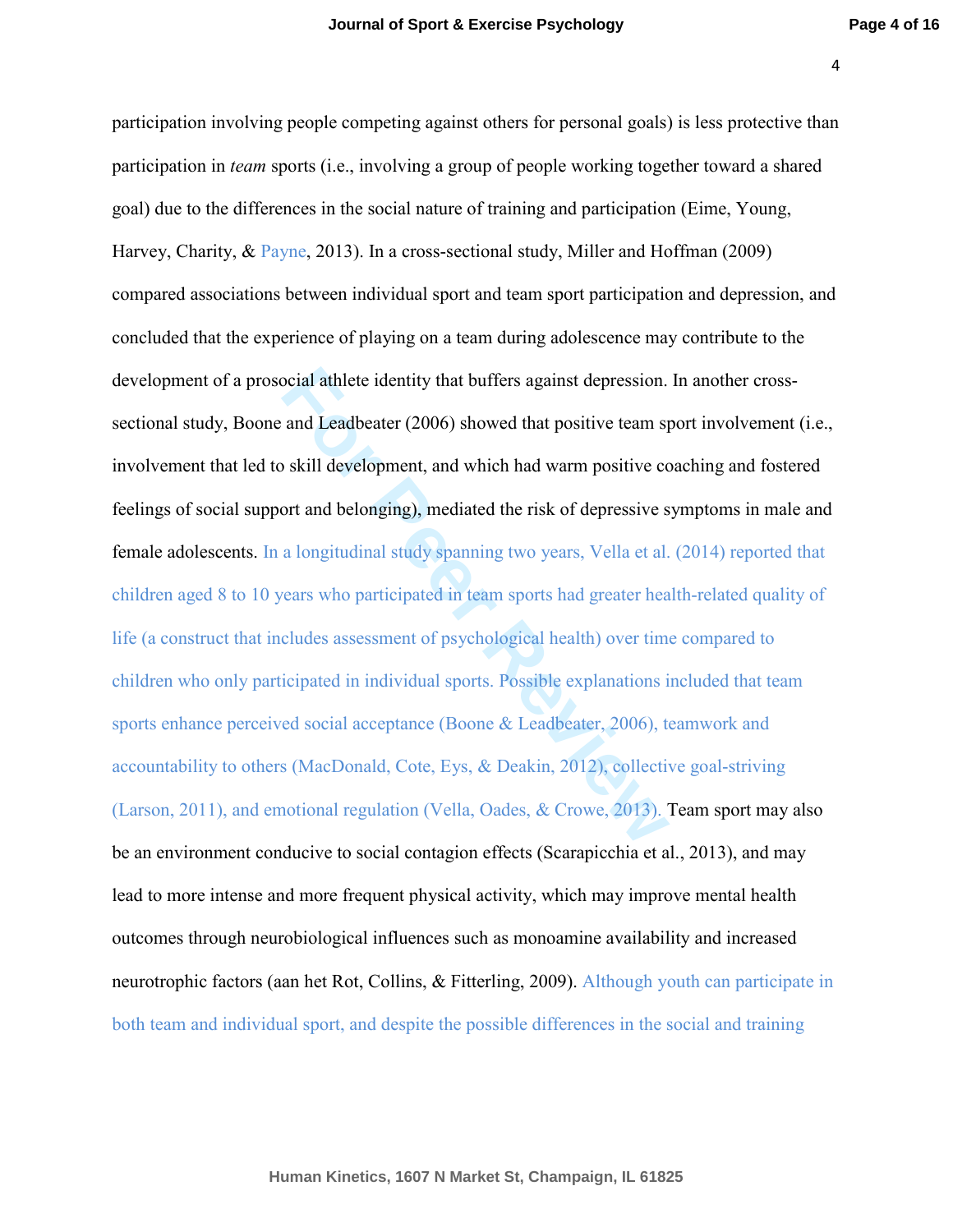contexts of team and individual sport participation, there has been limited attention in exploring the possible differences in their association to mental health.

 Although the notion that sport participation may protect against depression has been examined, there has been little attention directed to the unique benefits offered by team and individual sports participation. Evaluating which type of sport participation is associated with depression may inform sport programing that is concerned with promoting mental health as well as mental health interventions. In the current study, the longitudinal association between participation in team and individual sports in adolescence and depressive symptoms in early adulthood was examined. We hypothesized that number of years of involvement in team sport would be associated with fewer depressive symptoms during early adulthood, whereas no such relationship would emerge for individual sport participation.

#### **Method**

entions. In the current study, the longitudinal associand individual sports in adolescence and depressive selentiand and the selection of the selection of the fewer depressive symptoms during early adulthomorring for indiv Data for the study were drawn from the Nicotine Dependence In Teens (NDIT) study, which is a prospective cohort study of 1294 students (52% female) who were enrolled in one of 10 purposefully recruited high schools in Montreal, QC. Beginning in 1999, the first 20 survey cycles comprised self-report questionnaires administered at schools every three months during the 10-month school year for the five years of secondary school. Additional data were collected three years after graduation from high school (2008-09; survey cycle 21) in mailed self-report questionnaires completed by 880 participants. Approval from appropriate ethics committees was obtained for the study protocol. Further details on the study design have been published elsewhere (O'Loughlin et al., 2014).

A total of 844 males and females who provided complete data were included in the analytic sample. Participants (54% female) were on average 20.4 (standard deviation  $[SD] = 0.7$ )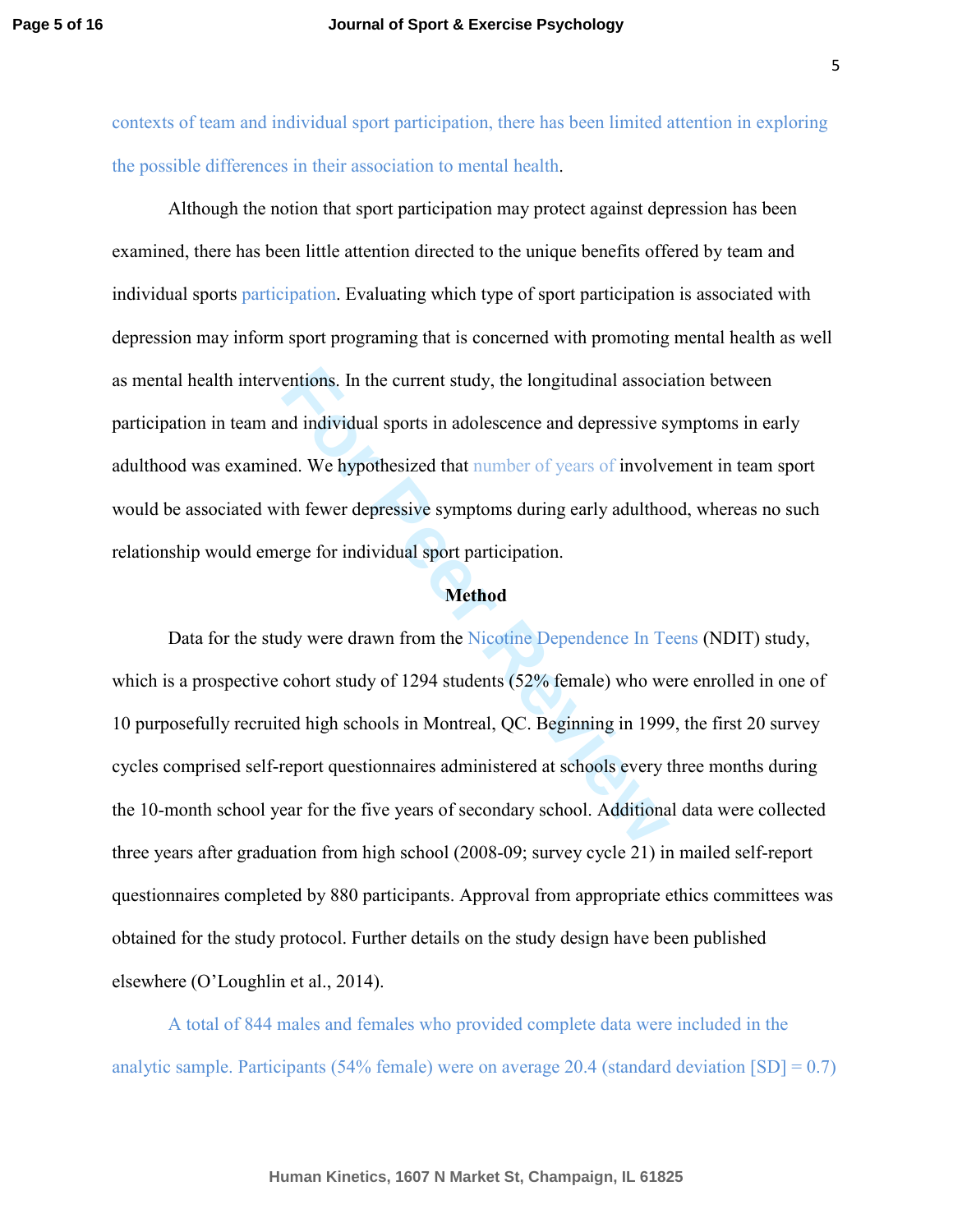years of age at survey cycle 21. Mean depressive symptoms at baseline on a scale ranging from 1 to 4 were 2.1 (SD =  $0.6$ ). There were no significant differences in baseline age, sex, parent education, team or individual sport participation, or depressive symptoms between participants retained and not retained in the analysis.

## **Measures**

survey cycles 1 through 20 by asking participants if<br>hool (basketball, soccer, football, track and field, rug<br>oss-country ski, volleyball, gymnastics, and hockey)<br>retball, soccer, football, swimming, baseball, volleyb<br>lass **Involvement in team and individual sport.** Involvement in team sport and individual sport was measured in survey cycles 1 through 20 by asking participants if they belonged to any of 12 sport teams at school (basketball, soccer, football, track and field, rugby, wrestling, swimming, softball, cross-country ski, volleyball, gymnastics, and hockey) and 11 sport teams outside of school (basketball, soccer, football, swimming, baseball, volleyball, hockey, ballet/dance, aerobic classes, ski lessons, and judo/karate). The list of sports for both individual and team participation was based on common opportunities in Canadian schools and recreational and community programs at time of the baseline assessment period. Participants were also offered the chance of providing responses for "other". Response options for each sport were 'yes' or 'no'. Sports were categorized into team (football, basketball, volleyball, soccer, hockey, softball, baseball, and rugby) or individual (swim, track, gymnastics, dance, cross-country ski, wrestling, and judo) categories based on the primary competition context. As such, coactive sports were included in the individual sport category because participation requires little to no group interaction and coordination for the achievement of goals. Sports listed as "other" were also categorized as team or individual (e.g., ringette). To account for seasonal variation in opportunities for involvement and participation, responses across a single school year (September to June) were collapsed into a dichotomous variable (yes or no) for each of the five years of secondary school. As such, both team sport and individual sport participation scores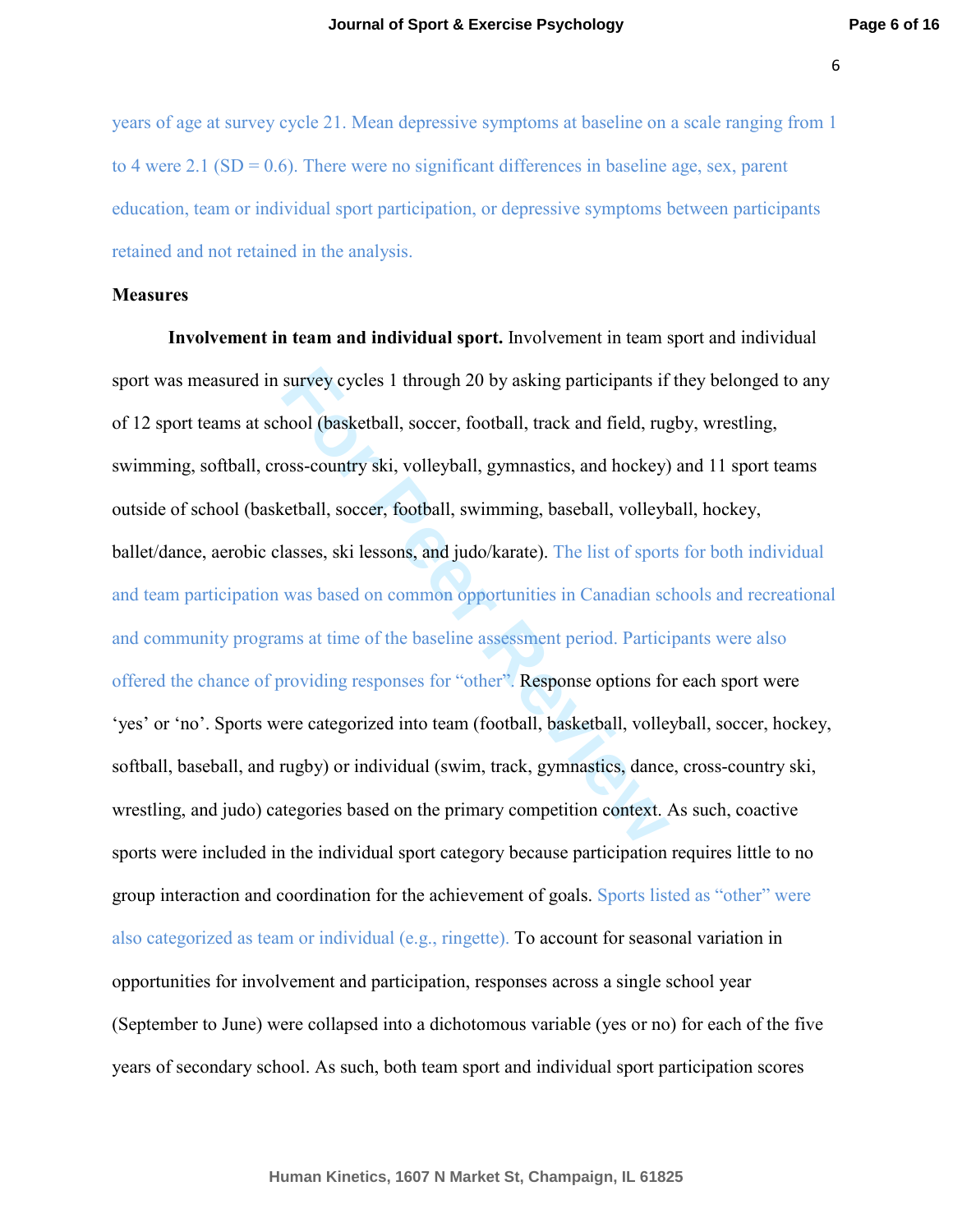ranged from 0 to 5 (no involvement to 5 years of involvement). For descriptive purposes only, participants were also coded as involved in no sport, or team sport, individual sport, or both team and individual sport across the five years of adolescence.

I the time"). The scores for each symptom were sum<br>from 0 to 50. For items 8 and 10 of the MDI, which<br>the highest of the two scores was used as per recom<br>I (Bech et al., 2001). Scores on the MDI are valid ar<br>the current st **Depressive Symptoms***.* Depressive symptoms were assessed in survey cycle 21 (three years after secondary school) using the Major Depression Inventory (MDI; Bech, Rasmussen, Olsen, Noerholm, & Abildgaard, 2001). Participants reported the frequency of experiencing 10 depressive symptoms in the past two weeks using a six-point Likert-type scale ranging from 0 ("at no time") to 5 ("all the time"). The scores for each symptom were summed to create the MDI score that ranged from 0 to 50. For items 8 and 10 of the MDI, which each had two possible choices (a and b), only the highest of the two scores was used as per recommended scoring procedures for the MDI (Bech et al., 2001). Scores on the MDI are valid and reliable in adults (Bech et al., 2001). In the current study, the Cronbach's alpha was 0.9.

**Covariates.** Potential confounders of the associations between team and individual sport participation and depressive symptoms assessed at survey cycle 21 included sex (male=1 or female=2), age, baseline depression symptoms, and parent education. Baseline depression symptoms were measured using a six-item depressive symptoms scale at survey cycle 1 (Kandel & Davies, 1982), for which scores have been shown to be valid and reliable (Brunet, Sabiston, Chaiton, Low, Contreras, Barnett, & O'Loughlin, 201 4). Participants indicated the frequency with which they experienced six symptoms related to depression in the past 3 months on a 4point Likert-type scale ranging from 1 (never) to 4 (often). Responses were summed and averaged to create the baseline depression symptom score. Parental education status, used as a proxy for socioeconomic status, was dichotomized as **"**no university education**"** (score = 0) or "one or both parents have some university education" ( $score = 1$ ) using data reported by parents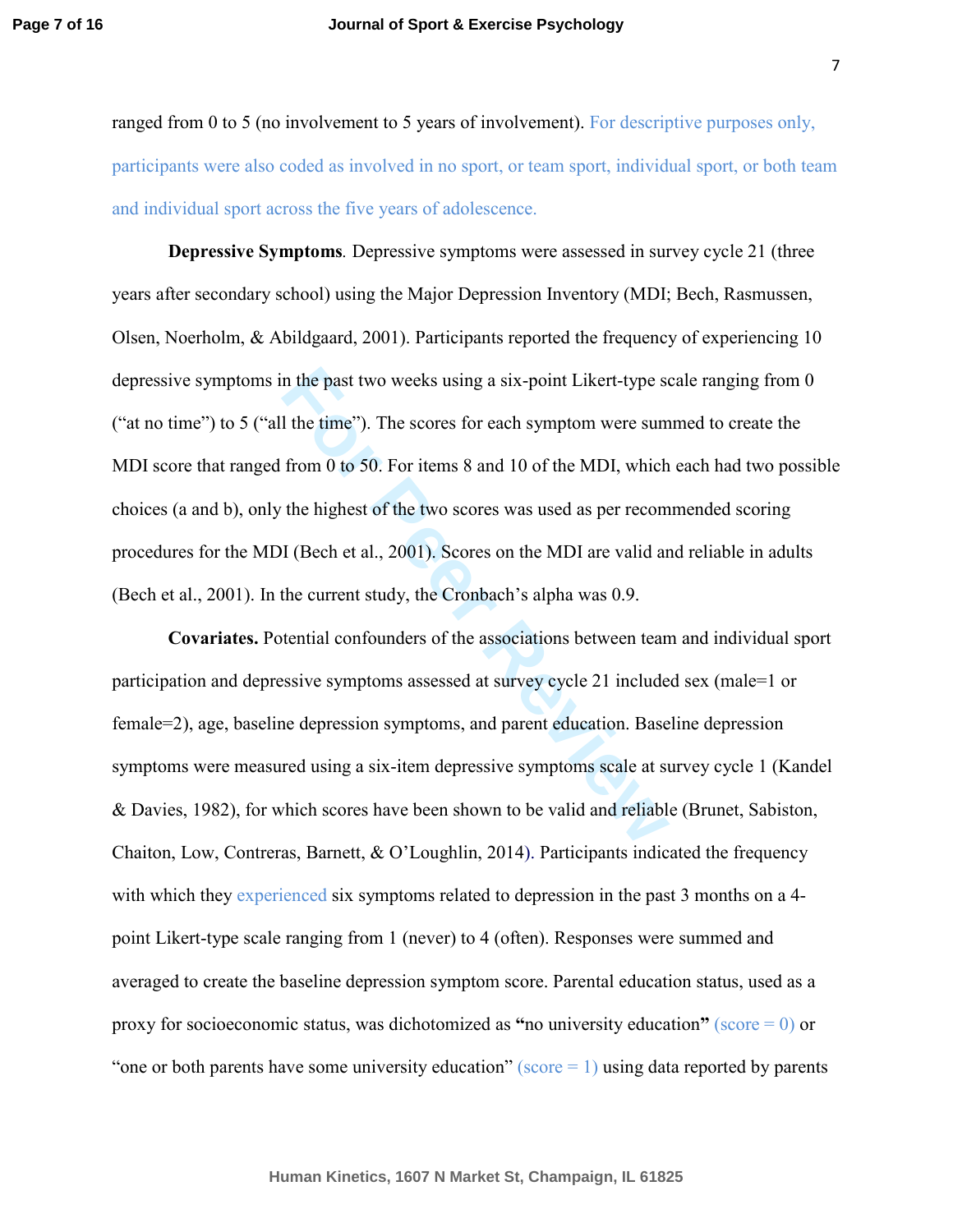themselves around the same time as participants completed survey cycle 21. If data were missing from parents, data reported by participants in survey cycles 13 or 17 were used.

## **Data analysis**

iticipation in team sport and individual sport during a<br>
n early adulthood. Covariates (sex, age, baseline dep<br>
were entered on step 1, and team and individual sport<br>
on step 2. Cohen's  $f^2$  (Cohen, 1988) was calculated<br> Data analyses were performed in SPSS V20 (IBM Corp., Armonk, NY). Descriptive statistics (means, standard deviations (SD), Pearson correlation coefficients) were computed in preliminary analyses. Hierarchical linear regression was used to model the associations of number of years of participation in team sport and individual sport during adolescence with depressive symptoms in early adulthood. Covariates (sex, age, baseline depressive symptoms, and parent education) were entered on step 1, and team and individual sport participation variables were entered on step 2. Cohen's  $f^2$  (Cohen, 1988) was calculated as  $f^2 = R^2 \div (1 - R^2)$  to provide effect size coefficients. In sensitivity analysis, separate models tested if team or individual sport participation were independent predictors of depressive symptoms. To explore the unique effects of team and individual sport experiences, we also tested a third model by excluding participants who competed in both team and individual sports at any time during adolescence.

#### **Results**

Participants reported an average of 2.4 (SD = 2.0) years in team sport and 1.6 (SD = 1.7) years in individual sport. In the sample, 12.6% of the participants reported no team or individual sport participation; and 52% of the sample reported participating in both team and individual sport in one or more data collection cycles during adolescence. The mean MDI score for depressive symptoms at survey cycle 21 was  $9.8$  (SD = 7.8). Mean MDI scores for participants involved in no sports ( $n = 108$ ), individual sports only ( $n = 103$ ), team sports only ( $n = 200$ ), or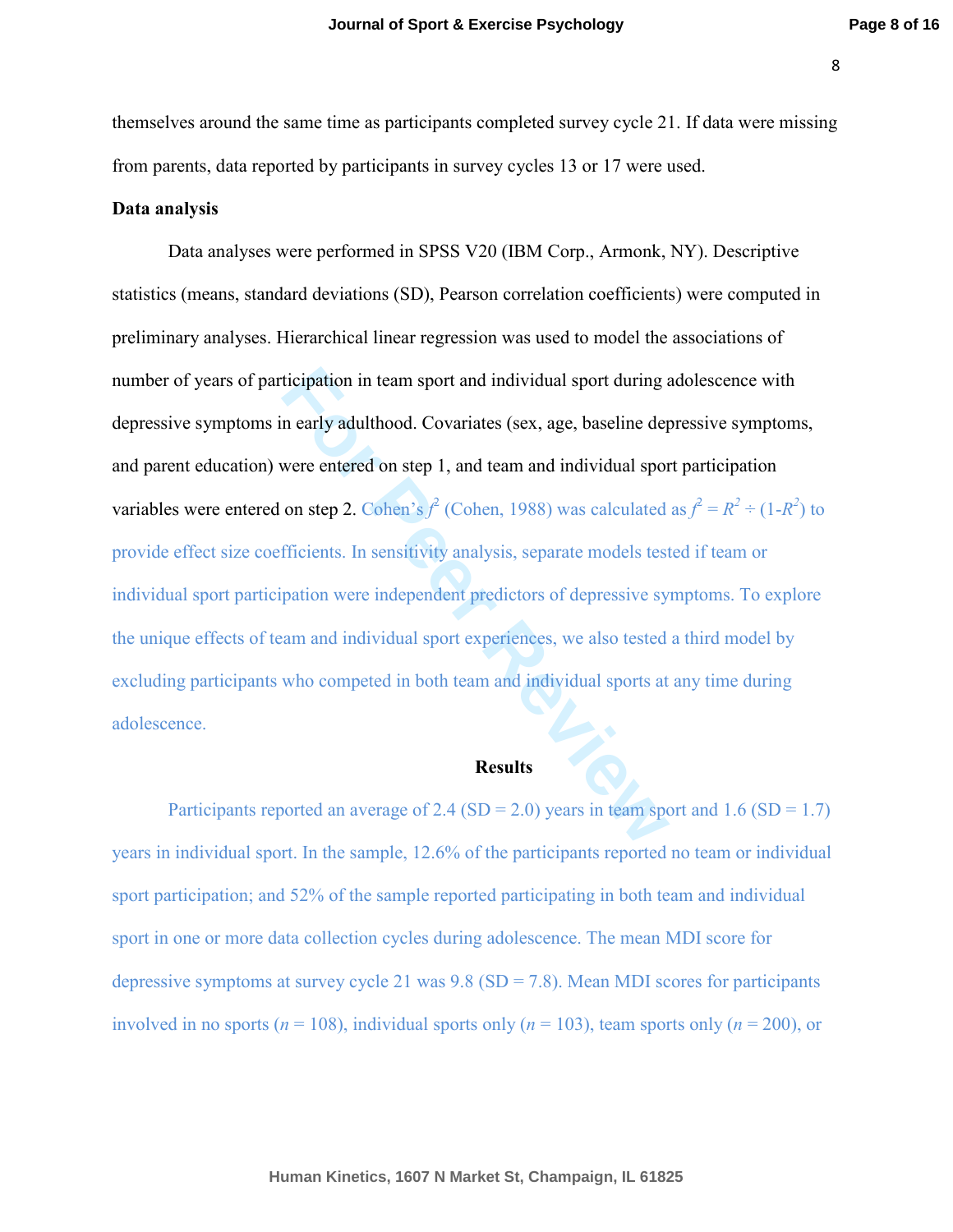both team and individual sports ( $n = 449$ ) at any point during adolescence were 11.08 (SD = 9.36), 11.14 (SD = 8.53), 8.73 (7.27), and 9.64 (7.51) respectively.

Years of involvement in team sport participation during adolescence was positively correlated with years of participation in individual sport during the same time period ( $r = .22$ ,  $p =$ .01), and negatively correlated with depressive symptoms in early adulthood  $(r = -12, p = .01)$ . The number of years of individual sport participation was positively, but not statistically significantly, correlated with depressive symptoms  $(r = .04, p = .30)$ .

d with depressive symptoms ( $r = .04$ ,  $p = .30$ ).<br>
model was statistically significant,  $F(6, 838) = 15.7$ <br>
e 1). After controlling for sex, age, baseline depressi<br>
sof team sport participation during adolescence was<br>
oms in The regression model was statistically significant,  $F(6, 838) = 15.71, p < .001, R^2 = 0.12,$ Cohen's  $f = 0.14$  (Table 1). After controlling for sex, age, baseline depressive symptoms, and parent education, years of team sport participation during adolescence was negatively associated with depressive symptoms in early adulthood. The number of years of individual sport participation was not significantly associated with depressive symptoms in early adulthood. The findings were consistent when the number of years of team (Model  $R^2 = 0.11$ , team sport coefficient  $\beta$  = -0.09, p = .03) and individual (Model  $R^2$  = 0.09, individual sport coefficient  $\beta$  =  $(0.02, p = .94)$  sport participation were tested in separate models, as well as in the subset of participants who reported experiences in team or individual sport exclusively. Among the 481 participants reporting individual ( $n = 164$ ) or team ( $n = 317$ ) sport only throughout adolescence, the number of years of team sport involvement was a significant predictor of depressive symptoms  $(\beta = -0.11, p = .03)$  after controlling for the covariates whereas number of years of involvement in individual sport was not significant ( $β = 0.04, p = 0.39$ ).

### **Discussion**

The association between team sport and individual sport participation during five years of high school and depressive symptoms three years later in early adulthood was examined in the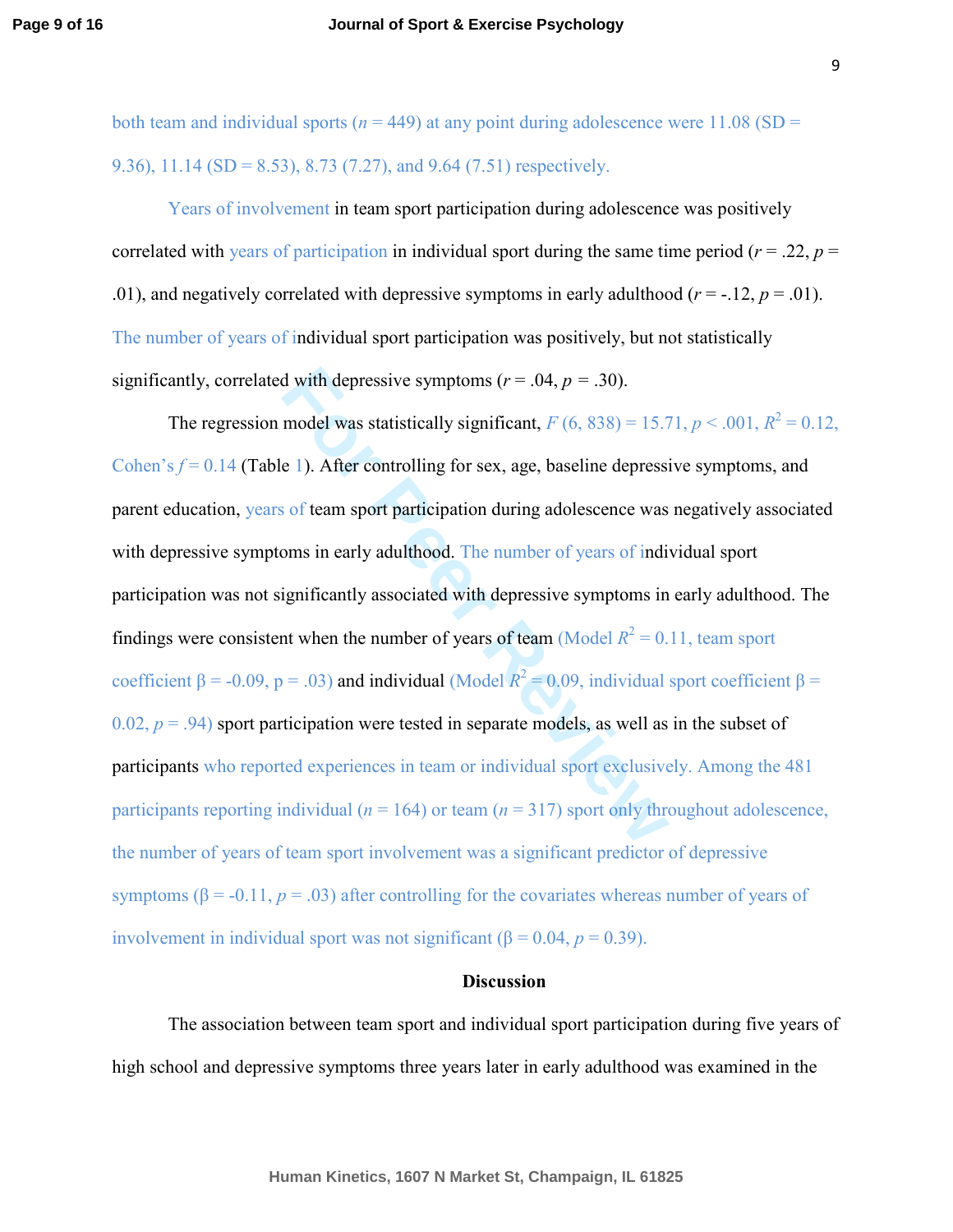current study. Based on these findings, number of years in team sport participation, but not in individual sport participation, is longitudinally associated with depressive symptoms after controlling for socio-demographic variables. Although the effects in the model predicting depressive symptoms were small and should be replicated, prevention efforts aimed at reducing the prevalence and burden of depressive symptoms could be directed at promoting consistent team sport involvement throughout adolescence.

If the hypothesis, adolescents who participated in motion of reported lower depressive symptoms in early adulter reviously been associated with fewer or less severe congitudinal studies (Boone & Leadbeater, 2006; Brundl., Consistent with the hypothesis, adolescents who participated in more years of team sports during secondary school reported lower depressive symptoms in early adulthood. Participation in sports in general has previously been associated with fewer or less severe depressive symptoms in cross-sectional and longitudinal studies (Boone & Leadbeater, 2006; Brunet et al., 2013; Gore et al., 2001; Sanders et al., 2000; Ferron et al., 1999). Based on the current study results, number of years participating in team sport may protect against depressive symptoms. These findings were robust in sensitivity analyses when team and individual sport participation were tested in separate models and when participants playing both team and individual sport were excluded. It was also evident in the mean values of depression symptoms, whereby participants involved in team sport reported the lowest MDI scores compared to peers involved in both team and individual sport, individual sport only, or no sport. The team sport climate offers a possible explanation for this finding. Based on a review of the psychological and social benefits of sport participation, Eime and colleagues (2013) suggest that due to the social nature of teams, team sport participation contributes more strongly to positive psychological outcomes such as lower depressive symptoms than individual sport participation. In addition, team sports may reduce depressive symptoms indirectly by fostering a positive athletic identity (Miller & Hoffman, 2009), building self-esteem (Pederson & Siedman, 2004), and a sense of social acceptance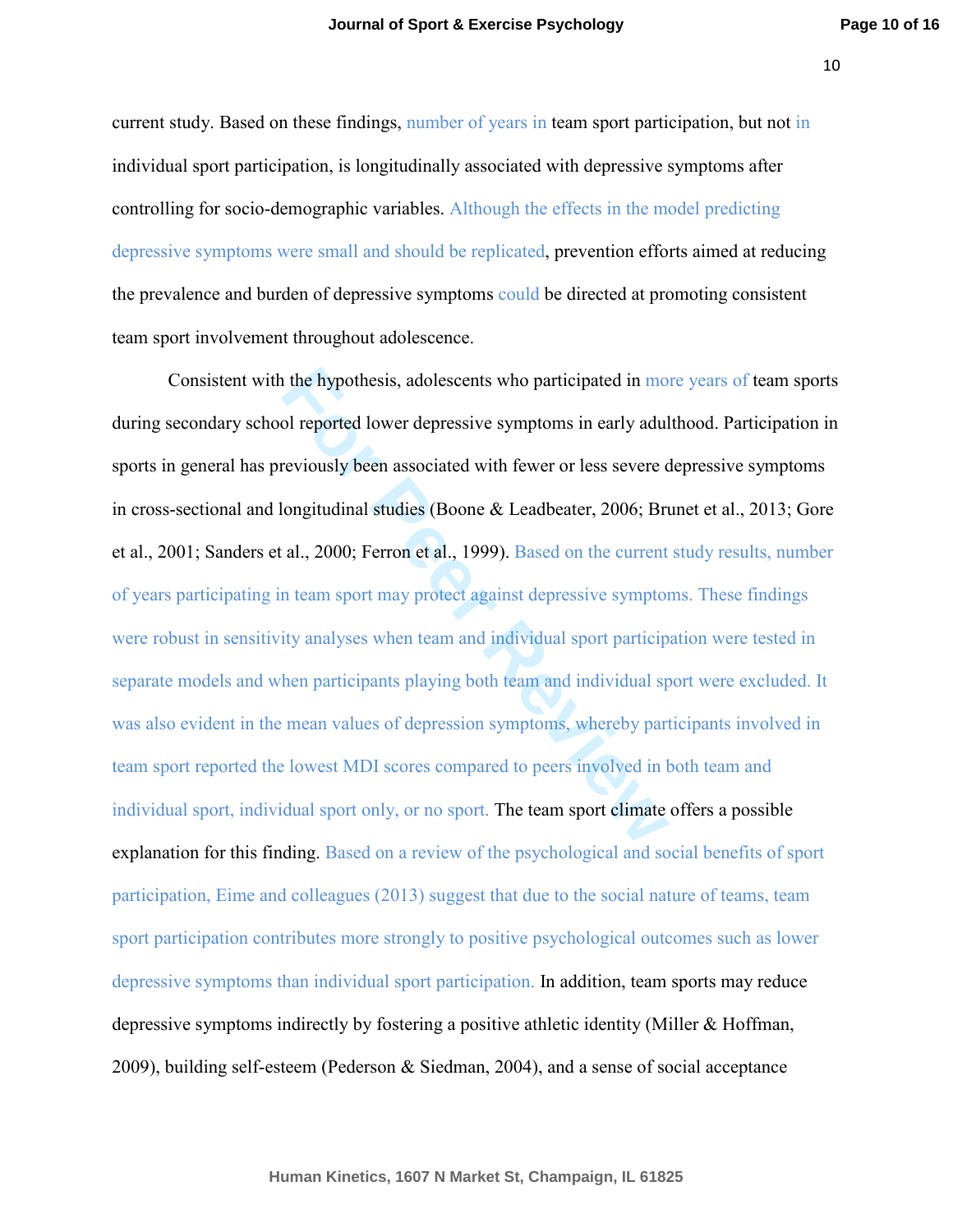(Boone & Leadbeater, 2006). Further, a wide range of team sports meets the description of vigorous intensity exercise, which increases monoamines in the brain that help stabilize mood (e.g., serotonin and dopamine), immune function, and quality of life factors that are linked to mental health (aan het Rot, Collins, & Fitterling, 2009; Sabiston, Castonguay, Low, Barnett, Mathieu, O'Loughlin, & Lambert, 2010; Velle et al., 2014). Possible mechanisms linking team sport participation and depressive symptoms need to be tested in future research.

tudy, individual sport was not statistically significan<br>
and the beta coefficient was small suggesting that the<br>
positive of performance and depressive symptoms. The num<br>
pation may not be as protective against depression In the current study, individual sport was not statistically significantly associated with depressive symptoms and the beta coefficient was small suggesting that there is little association between individual sport participation and depressive symptoms. The number of years in individual sport participation may not be as protective against depression as number of years of team sport experiences due to lack of social connections and cohesion that may limit improvements in self-concept, self-esteem, and foster feelings of social isolation (Barber, Eccles, & Stone, 2001; Eime et al., 2013; Marsh, 1993; Pedersen & Siedman, 2004). In addition, many individual sports are judged by others or emphasize physical appearance along with performance (Parsons & Betz, 2001). As such, the differences in associations of team sport and individual sport participation with mental health may relate to sport-specific and contextual mechanisms. In summary, and consistent with the results of the current study, researchers have identified weaker relationships between individual sport participation and psychological, social, and quality of life outcomes (Eime et al., 2013; Vella et al., 2014). Further research efforts are needed to understand the mechanisms that help to explain to association.

Limitations of this study include use of a convenience sample which may limit generalizability of the results. Data were collected using self-report measures that may be subject to misclassification bias. The classification of sports as team or individual may not capture social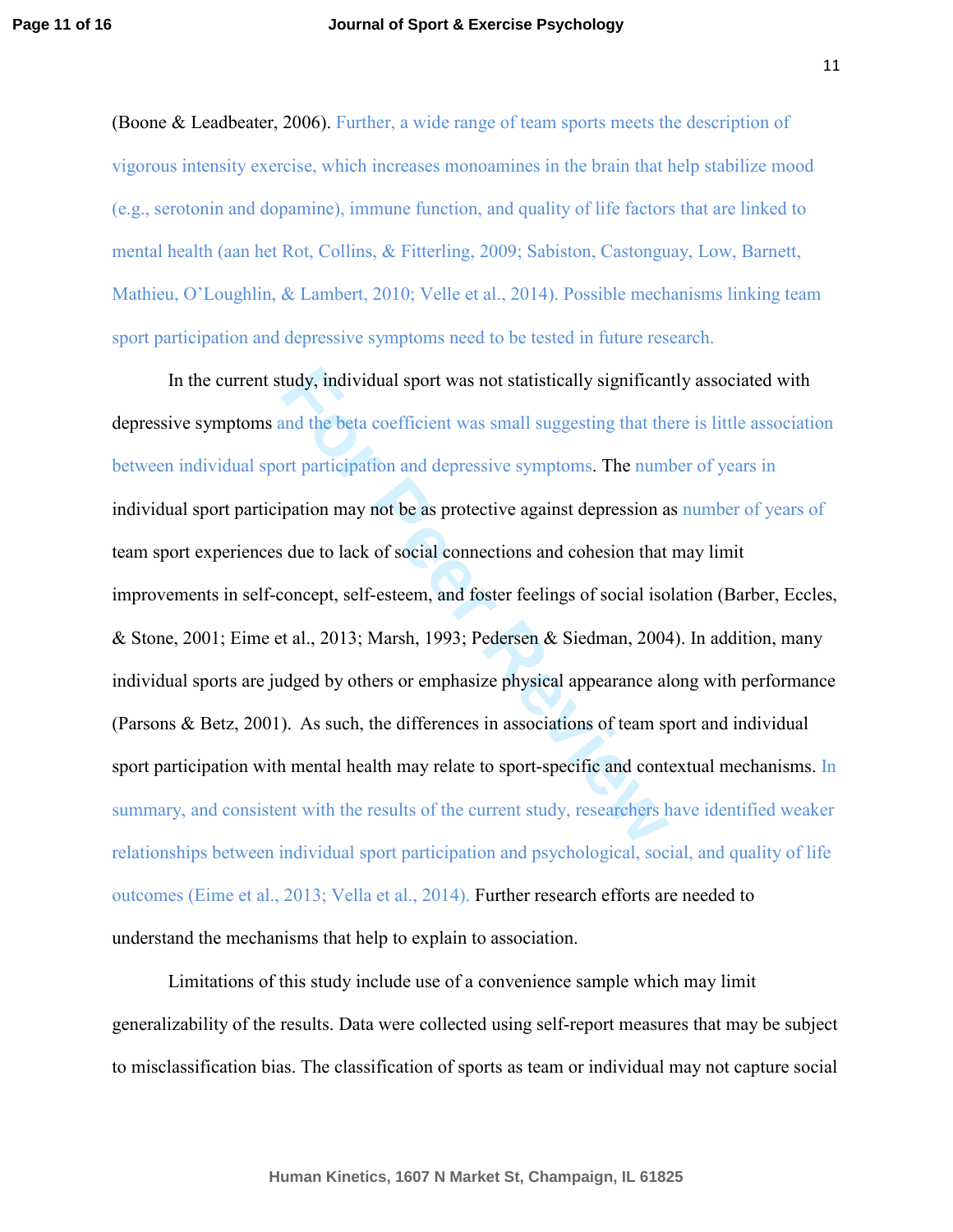it sport participation and depressive symptoms, sue<br>and acceptance, and body image may explain the obs<br>sonal and contextual factors associated with the selective symptoms strengths including a large sample size, low attrit contextual differences in participation. There may also be a biased sample such that youth who experienced depressive symptoms early in adolescence may have opted out of team sport. Selection bias due to loss to follow-up is also possible, although participants in the sample retained for the analyses were not significantly different at baseline from those who dropped out on age, sex, parent education, or team and individual sport participation, or depressive symptoms. Lastly, although we controlled for several potential confounders, unmeasured variables associated with sport participation and depressive symptoms, such as self-esteem, social connectedness and acceptance, and body image may explain the observed association. There may also be personal and contextual factors associated with the selection of individual sport participation over team sports that are associated with depressive symptoms. Despite these limitations, this study has strengths including a large sample size, low attrition rate from high school to young adulthood, use of a longitudinal study design spanning adolescence and early adulthood, and valid and reliable measures used to assess depressive symptoms.

 To conclude, this study is the first to show that the number of years of team sport participation, but not years of involvement in individual sport, during adolescence is associated with depressive symptoms in early adulthood. Although replication of these findings is necessary, they provide support that widespread strategies need to be implemented to help more adolescents participate, and stay involved, in team sports to protect against depressive symptoms in early adulthood. Finally, while we can merely speculate on the social aspects inherent in team sport participation that may be driving these associations, future research examining the contribution of such social aspects to the benefits of team sport participation is needed.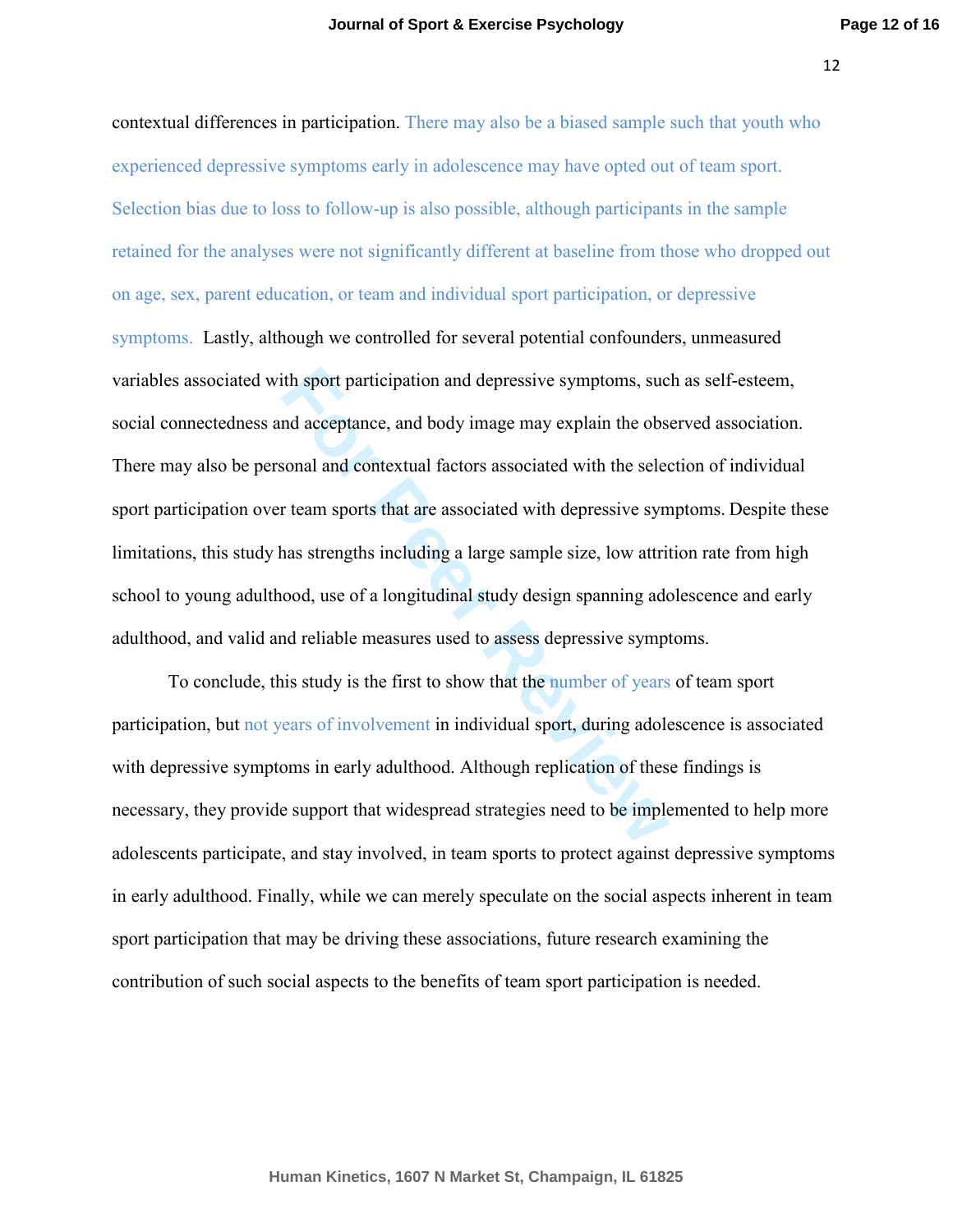## References

- aan het Rot, M., Collins, K., Fitterling, H. L. (2009). Physical activity and depression. *Mount Sinai Journal of Medicine, 76,* 204-14. doi: 10.1002/msj.20094
- Barber, B., Eccles, J., Stone, M. (2001). Whatever happened to the jock, the brain, and the princess? Young adult pathways linked to adolescent activity involvement and social identity. *Journal of Adolescent Research, 16*, 429–455.doi: 10.1177/0743558401165002
- Bech, P., Rasmussen, N. A., Olsen, L. R., Noerholm, V., Abildgaard, W. (2001). The sensitivity and specificity of the Major Depression Inventory, using the Present State Examination as the index of diagnostic validity. *Journal of Affective Disorders, 66*, 159-64. http://dx.doi.org/10.1016/S0165-0327(00)00309-8
- Boone, E., Leadbeater, B. (2006). Game on: Diminishing risks for depressive symptoms in early adolescence through positive involvement in team sports. *Journal of Research on Adolescence, 16*, 79–90. doi: 10.1111/j.1532-7795.2006.00122
- Brunet, J., Sabiston, C. M., Chaiton, M., Barnett, T.A., O'Loughlin, E., Low, N. C. P., O'Loughlin. J. (2013). The association between past and current physical activity and depressive symptoms in young adults: a 10-year prospective study. *Annals of Epidemiology, 23*, 25-30. doi: 10.1016/j.annepidem.2012.10.006
- Brunet, J., Sabiston, C. M., Chaiton, M., Low, N. C. P., Contreras, G., Barnett, T.A., & O'Loughlin. J. (2014). Measurement invariance of the depressive symptoms scale during adolescence. *BMC Psychiatry,* 14:95. doi: 10.1186/1471-244X-14-95
- Cohen J. E. (1988). Statistical Power Analysis for the Behavioral Sciences. Hillsdale, NJ: Lawrence Erlbaum.
- g/10.1016/S0165-0327(00)00309-8<br>
B. (2006). Game on: Diminishing risks for depressi<br>
ough positive involvement in team sports. *Journal c*<br>
6, 79–90. doi: 10.1111/j.1532-7795.2006.00122<br>
M., Chaiton, M., Barnett, T.A., O'L Costello, E. J., Foley, D. L., Angold, A. (2006). 10-year research update review: The epidemiology of child and adolescent psychiatric disorders: II. Developmental epidemiology. *Journal of the American Academy of Child and Adolescent Psychiatry, 45*, 8-25. http://dx.doi.org/10.1097/01.chi.0000184929.41423.c0
- Eime, R. M., Young, J. A., Harvey, J. T., Charity, M. J., Payne, W. R. (2013). A systematic review of the psychological and social benefits of participation in sport for children and adolescents: Informing development of a conceptual model of health through sport. *International Journal of Behavioral Nutrition and Physical Activity, 10*, 98. doi:10.1186/1479-5868-10-98
- Ferron, C., Narring, F., Cauderay, M., Michaud, P. (1999). Sport activity in adolescence: Associations with health perceptions and experimental behaviors. *Health Education Research, 14*, 225–233. doi: 10.1093/her/14.2.225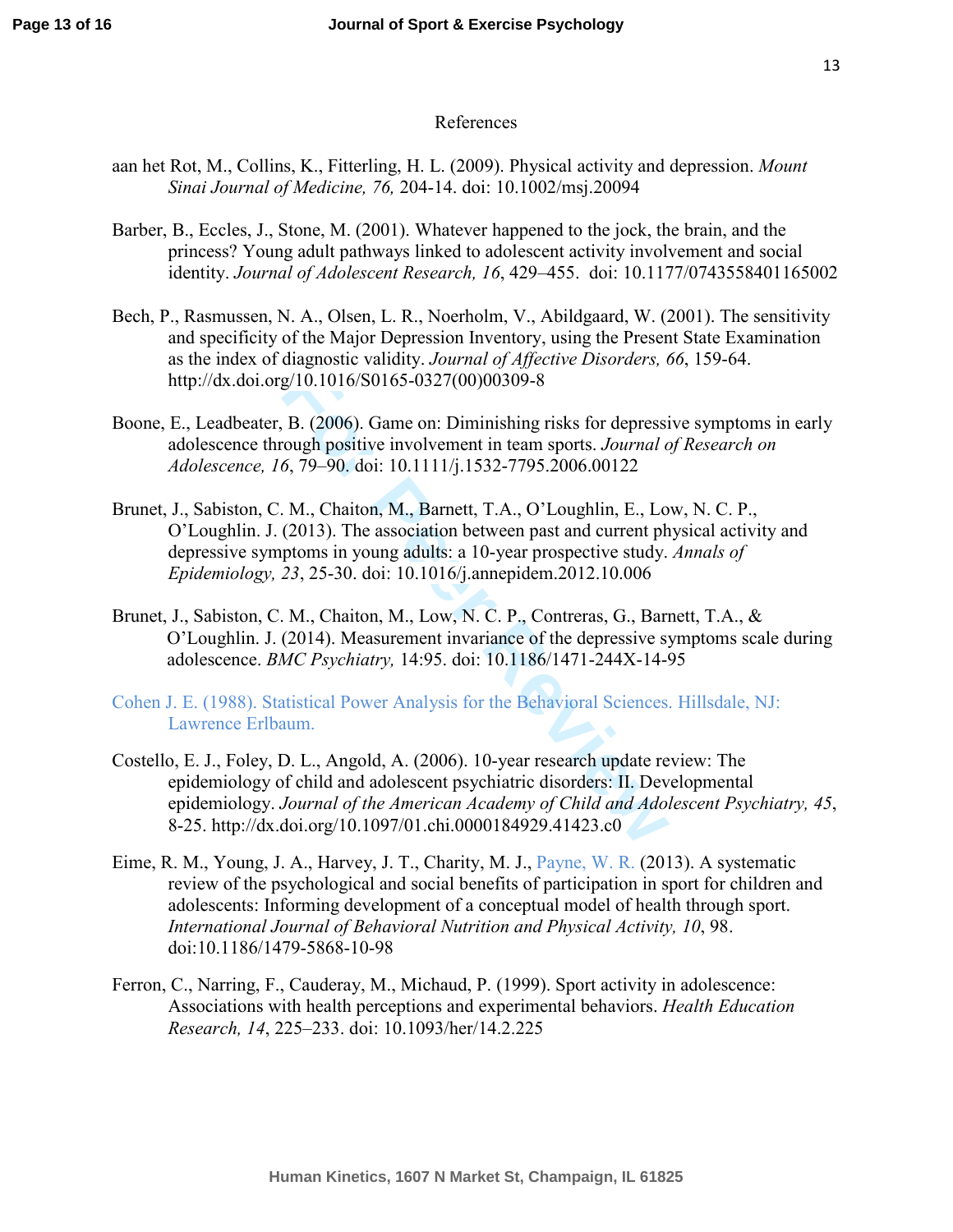- Galambos, N. L., Leadbeater, B. J., Barker, E. T. (2004). Gender differences and risk factors for depression in adolescence: A 4-year longitudinal study. *International Journal of Behavioral Development, 28*, 16–25. doi: 10.1080/01650250344000235
- Gonzalez-Tejera, G., Canino, G., Ramirez, R., Chavez, L., Shrout, P., Bird, H., Bauermeister, J.(2005). Examining minor and major depression in adolescents. *Journal of Child Psychology and Psychiatry, 46*, 888-99. doi: 10.1111/j.1469-7610.2005.00370
- Gore, S., Farrell, F., Gordon, J. (2001). Sports involvement as protection against depressed mood. *Journal of Adolescent Research, 11*, 119–130. doi: 10.1111/1532-7795.00006
- Hankin, B., Abramson, L., Moffitt, T., Silva, P., McGee, R., Angell, K. (1998). Development of depression from preadolescence to young adulthood: Emerging gender differences in a 10-year longitudinal study. *Journal of Abnormal Psychology, 107,* 128-140. doi: 10.1037/0021-843X.107.1.128
- n preadolescence to young adulthood: Emerging gen<br>dinal study. Journal of Abnormal Psychology, 107,<br>221-843X.107.1.128<br>n, A., Kreyenbuhl, J., Daumit, G., Brown, C., Dixon<br>hronic obstructive pulmonary disease among those v<br> Himelhoch, S., Lehman, A., Kreyenbuhl, J., Daumit, G., Brown, C., Dixon, L. (2004). Prevalence of chronic obstructive pulmonary disease among those with serious mental illness. *American Journal of Psychiatry, 161*, 2317-9. http://dx.doi.org/10.1176/appi.ajp.161.12.2317
- Jewett, R., Sabiston, C. M., Brunet, J., O'Loughlin, E. K., Scarapicchia, T., O'Loughlin, J. (2014). School sport participation during adolescence and mental health in early adulthood. *Journal of Adolescent Health, 55*, 640-644. http://dx.doi.org/10.1016/j.jadohealth.2014.04.018
- Judd, L. L., Schettler, P. J., Akiskal, H. S. (2002). The prevalence, clinical relevance, and public health significance of subthreshold depressions. *Psychiatric Clinics of North America, 25,* 685-98. http://dx.doi.org/10.1016/S0193-953X(02)00026-6
- Kandel, D. B., & Davies, M. (1982). Epidemiology of depressive mood in adolescents: An empirical study. *Archives of Generaly Psychiatry, 39*, 1205-12. doi:10.1001/archpsyc.1982.04290100065011
- Lewinsohn, P. M., Hops, H., Roberts, R. E., Seeley, J. R., Andrews, J. A. (1993). Adolescent psychopathology: I. Prevalence and incidence of depression and other DSMIII-R disorders in high school students. *Journal of Abnormal Psychology* , *102*, 133-44. http://dx.doi.org/10.1037/0021-843X.102.1.133
- Lewinsohn, P. M., Rohde, P., Klein, D. N., Seeley, J. R. (1999) Natural course of adolescent major depressive disorder: I. Continuity into young adulthood. *Journal of the American Academy of Child and Adolescent Psychiatry, 38*, 56-63. doi: 10.1176/appi.ajp.157.10.1584
- Marsh, H. (1993). The effects of participation in sport during the last two years of high school. *Sociology of Sport Journal, 10,* 18–43. Retrieved from http://journals.humankinetics.com/ssj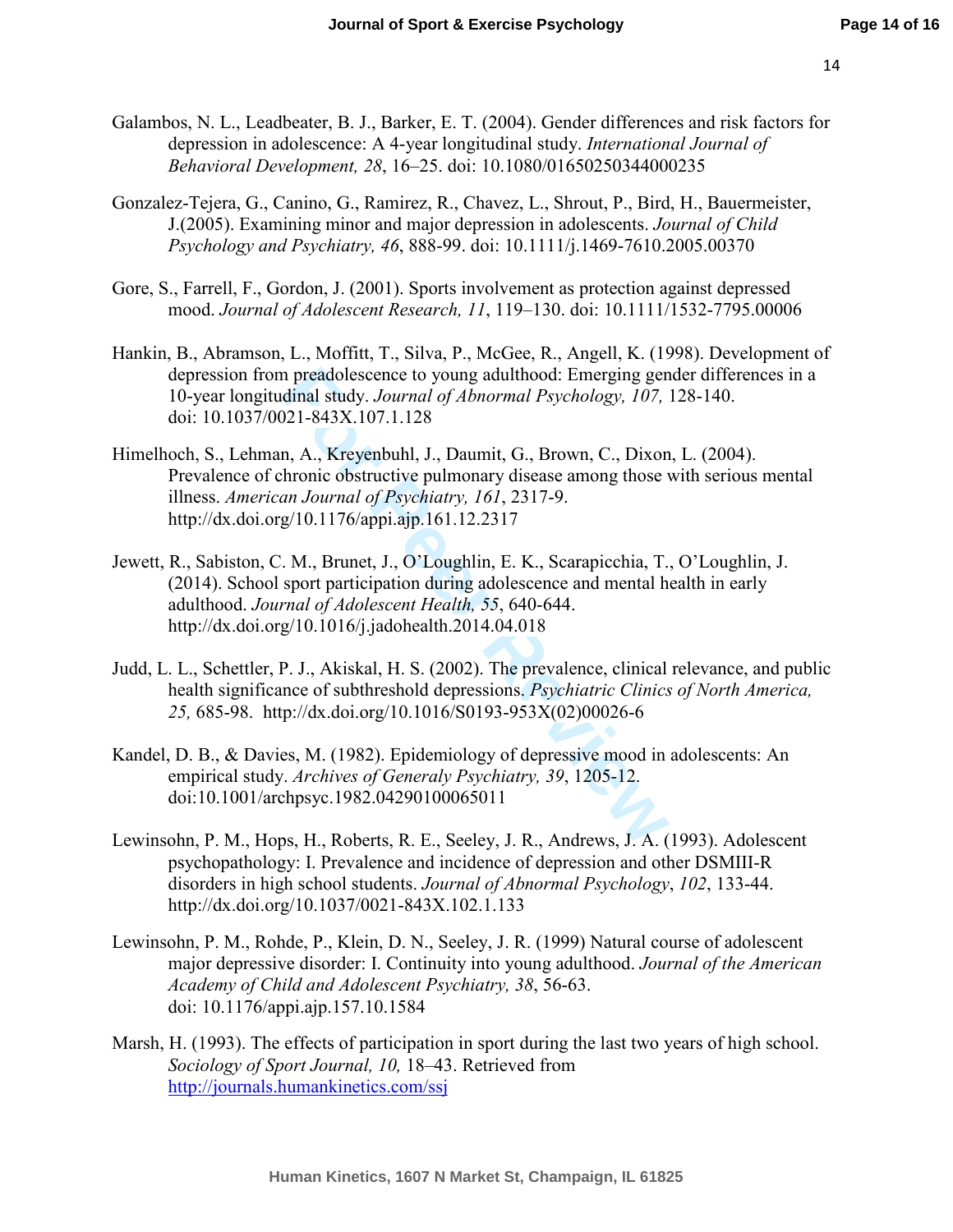- MacDonald, D. J., Côté, J., Eyes, M., & Deakin, J. (2012). Psychometric properties of the youth experience survey with young athletes. Psychology of Sport and Exercise, 13, 332-340. Doi:10.1016/j.psychsport.2011.09.001.
- McIntyre, R. S., Konarski, J. Z., Soczynska, J. K., Wilkins, K., Panjwani, G., Bouffard, B., … Kennedy, S. H. (2006). Medical comorbidity in bipolar disorder: Implications for functional outcomes and health service utilization. *Psychiatric Services, 57*, 1140-4. Retrieved from http://ps.psychiatryonline.org/
- Miller, K., Hoffman, J. (2009). Mental well-being and sport-related identities in college students. *Sociology of Sport Journal, 26*, 335-356. Retrieved from http://journals.humankinetics.com/ssj
- O'Loughlin, J., Dugas, E. N., Brunet, J., DiFranza, J., Engert, J. C., Gervais, A., et al. (2014). Cohort profile: The Nicotine Dependence in Teens (NDIT) Study. *International Journal of Epidemiology.* doi: 10.1093/ije/dyu135
- Parsons, E. M., & Betz, N. E. (2001). The relationship of participation in sports and physical activity to body objectification, instrumentality, and locus of control among young women. *Psychology of Women Quarterly, 25,* 209-222. doi: 10.1111/1471-6402.00022
- Pedersen, S., Siedman, E. (2004). Team sports achievement and self-esteem development among urban adolescent girls. *Psychology of Women Quarterly, 28*, 412–422. doi: 10.1111/j.1471-6402.2004.00158
- **F. N., Brunet, J., DiFranza, J., Engert, J. C., Gervainal The Nicotine Dependence in Teens (NDIT) Study.** *i y.* doi: 10.1093/ije/dyu135 <br> *t.* N. E. (2001). The relationship of participation in sy objectification, inst Sabiston, C. M., Castonguay, A., Low, N., Barnett, T., Mathieu, M., O'Loughlin, J., & Lambert, M. (2010). Vigorous physical activity and low-grade systemic inflammation in adolescent boys and girls. *International Journal of Pediatric Obesity, 5*, 509-515. doi: 10.3109/17477160903572019
- Sanders, C., Field, T., Diego, M., Kaplan, M. (2000). Moderate involvement in sports is related to lower depression levels among adolescents. *Adoelscence, 35*, 793–798. doi:10.1177/216770261245048
- Vella, S. A., Cliff,, D. P., Magee, C. A., & Okely, A. D. (2014). Sports participation and parentreported health-related quality of life in children: Longitudinal association. *Journal of Pediatrics, 164,* 1469-1474. doi:10.1016/j.jpeds.2014.01.071
- Vella, S. A., Oades, L. G. & Crowe, T. P. (2013). A pilot test of transformational leadership training for sports coaches: Impact on the developmental experiences of adolescent athletes. International Journal of Sports Science and Coaching, 8 (3), 513-530. doi: http://dx.doi.org/10.1260/1747-9541.8.3.513
- Williams, S. B., O'Connor, E. A., Eder, M., Whitlock, E. P. (2009). Screening for child and adolescent depression in primary care settings: A systematic evidence review for the US Preventive Services Task Force. *Pediatrics, 123*, 716-35. doi: 10.1542/peds.2008-2415